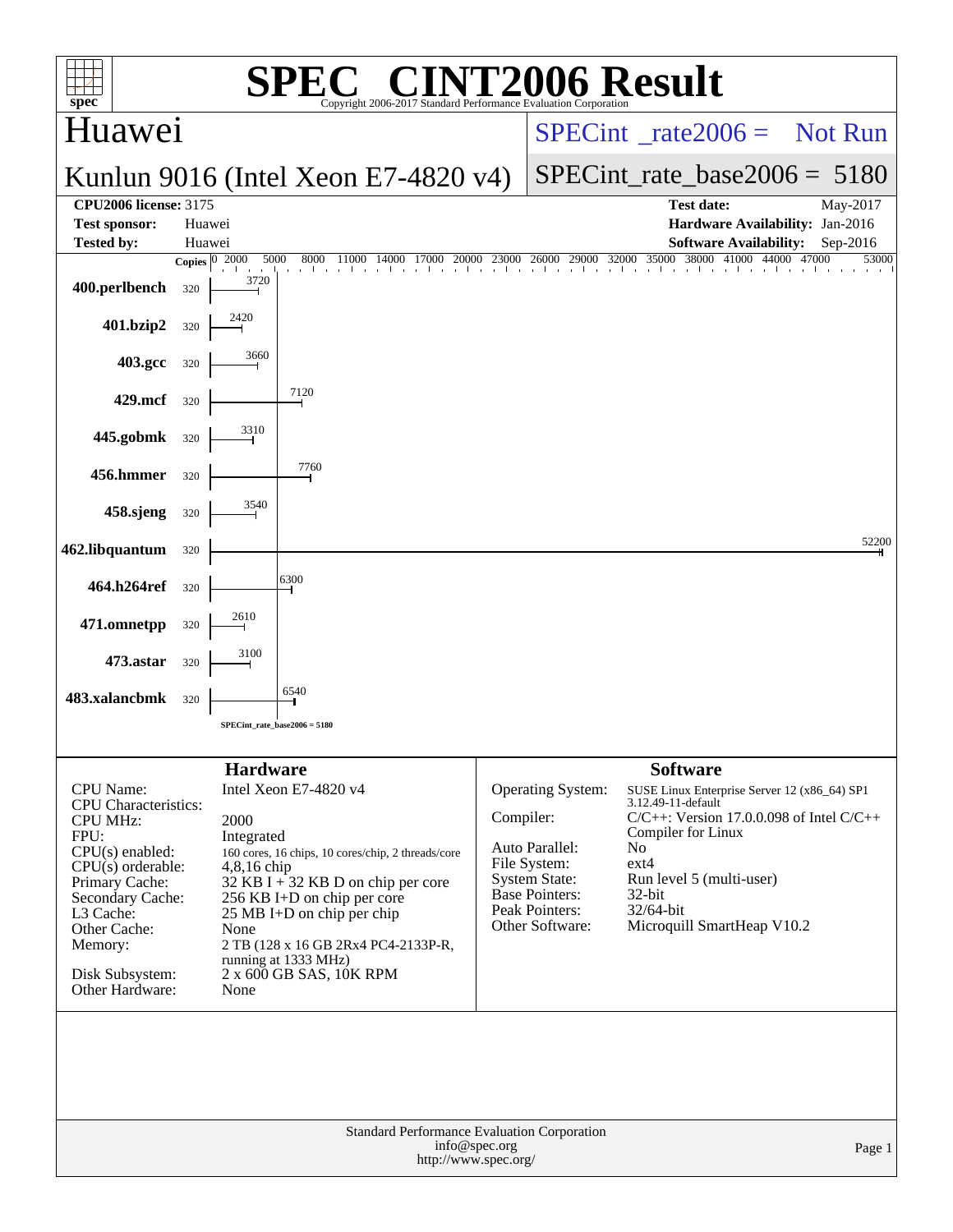

## Huawei

### $SPECTnt_rate2006 = Not Run$

### Kunlun 9016 (Intel Xeon E7-4820 v4)

# [SPECint\\_rate\\_base2006 =](http://www.spec.org/auto/cpu2006/Docs/result-fields.html#SPECintratebase2006) 5180

**[CPU2006 license:](http://www.spec.org/auto/cpu2006/Docs/result-fields.html#CPU2006license)** 3175 **[Test date:](http://www.spec.org/auto/cpu2006/Docs/result-fields.html#Testdate)** May-2017 **[Test sponsor:](http://www.spec.org/auto/cpu2006/Docs/result-fields.html#Testsponsor)** Huawei **[Hardware Availability:](http://www.spec.org/auto/cpu2006/Docs/result-fields.html#HardwareAvailability)** Jan-2016 **[Tested by:](http://www.spec.org/auto/cpu2006/Docs/result-fields.html#Testedby)** Huawei **[Software Availability:](http://www.spec.org/auto/cpu2006/Docs/result-fields.html#SoftwareAvailability)** Sep-2016

### **[Results Table](http://www.spec.org/auto/cpu2006/Docs/result-fields.html#ResultsTable)**

|                                                                                                          | <b>Base</b> |                |       |                |             |         |             | <b>Peak</b>   |                |              |                |              |                |              |
|----------------------------------------------------------------------------------------------------------|-------------|----------------|-------|----------------|-------------|---------|-------------|---------------|----------------|--------------|----------------|--------------|----------------|--------------|
| <b>Benchmark</b>                                                                                         |             | Copies Seconds | Ratio | <b>Seconds</b> | Ratio       | Seconds | Ratio       | <b>Copies</b> | <b>Seconds</b> | <b>Ratio</b> | <b>Seconds</b> | <b>Ratio</b> | <b>Seconds</b> | <b>Ratio</b> |
| 400.perlbench                                                                                            | 320         | 840            | 3720  | 838            | 3730        | 842     | 3710        |               |                |              |                |              |                |              |
| 401.bzip2                                                                                                | 320         | 1277           | 2420  | 1278           | 2420        | 1276    | 2420        |               |                |              |                |              |                |              |
| $403.\text{gcc}$                                                                                         | 320         | 703            | 3670  | 704            | 3660        | 703     | 3660        |               |                |              |                |              |                |              |
| $429$ .mcf                                                                                               | 320         | 410            | 7120  | 410            | 7120        | 410     | 7120        |               |                |              |                |              |                |              |
| $445$ .gobm $k$                                                                                          | 320         | 1020           | 3290  | 1014           | 3310        | 1016    | 3310        |               |                |              |                |              |                |              |
| 456.hmmer                                                                                                | 320         | 383            | 7790  | 385            | 7760        | 385     | 7750        |               |                |              |                |              |                |              |
| $458$ .sjeng                                                                                             | 320         | 1094           | 3540  | 1095           | <b>3540</b> | 1095    | 3540        |               |                |              |                |              |                |              |
| 462.libquantum                                                                                           | 320         | 127            | 52200 | 128            | 51900       | 127     | 52200       |               |                |              |                |              |                |              |
| 464.h264ref                                                                                              | 320         | 1121           | 6320  | 1124           | 6300        | 1125    | 6290        |               |                |              |                |              |                |              |
| 471.omnetpp                                                                                              | 320         | 765            | 2610  | 765            | 2610        | 765     | 2620        |               |                |              |                |              |                |              |
| 473.astar                                                                                                | 320         | 724            | 3100  | 724            | 3100        | 725     | 3100        |               |                |              |                |              |                |              |
| 483.xalancbmk                                                                                            | 320         | 336            | 6570  | 343            | 6430        | 338     | <b>6540</b> |               |                |              |                |              |                |              |
| Results appear in the order in which they were run. Bold underlined text indicates a median measurement. |             |                |       |                |             |         |             |               |                |              |                |              |                |              |

### **[Submit Notes](http://www.spec.org/auto/cpu2006/Docs/result-fields.html#SubmitNotes)**

 The numactl mechanism was used to bind copies to processors. The config file option 'submit' was used to generate numactl commands to bind each copy to a specific processor. For details, please see the config file.

### **[Operating System Notes](http://www.spec.org/auto/cpu2006/Docs/result-fields.html#OperatingSystemNotes)**

 Stack size set to unlimited using "ulimit -s unlimited" Turbo mode set with: cpupower -c all frequency-set -g performance

### **[Platform Notes](http://www.spec.org/auto/cpu2006/Docs/result-fields.html#PlatformNotes)**

 BIOS configuration: Set Power Efficiency Mode to Performance Baseboard Management Controller used to adjust the fan speed to 100% Sysinfo program /spec/config/sysinfo.rev6993 Revision 6993 of 2015-11-06 (b5e8d4b4eb51ed28d7f98696cbe290c1) running on linux-ew80 Tue May 16 08:22:00 2017

 This section contains SUT (System Under Test) info as seen by some common utilities. To remove or add to this section, see: <http://www.spec.org/cpu2006/Docs/config.html#sysinfo>

 From /proc/cpuinfo model name : Intel(R) Xeon(R) CPU E7-4820 v4 @ 2.00GHz 16 "physical id"s (chips) 320 "processors" Continued on next page

> Standard Performance Evaluation Corporation [info@spec.org](mailto:info@spec.org) <http://www.spec.org/>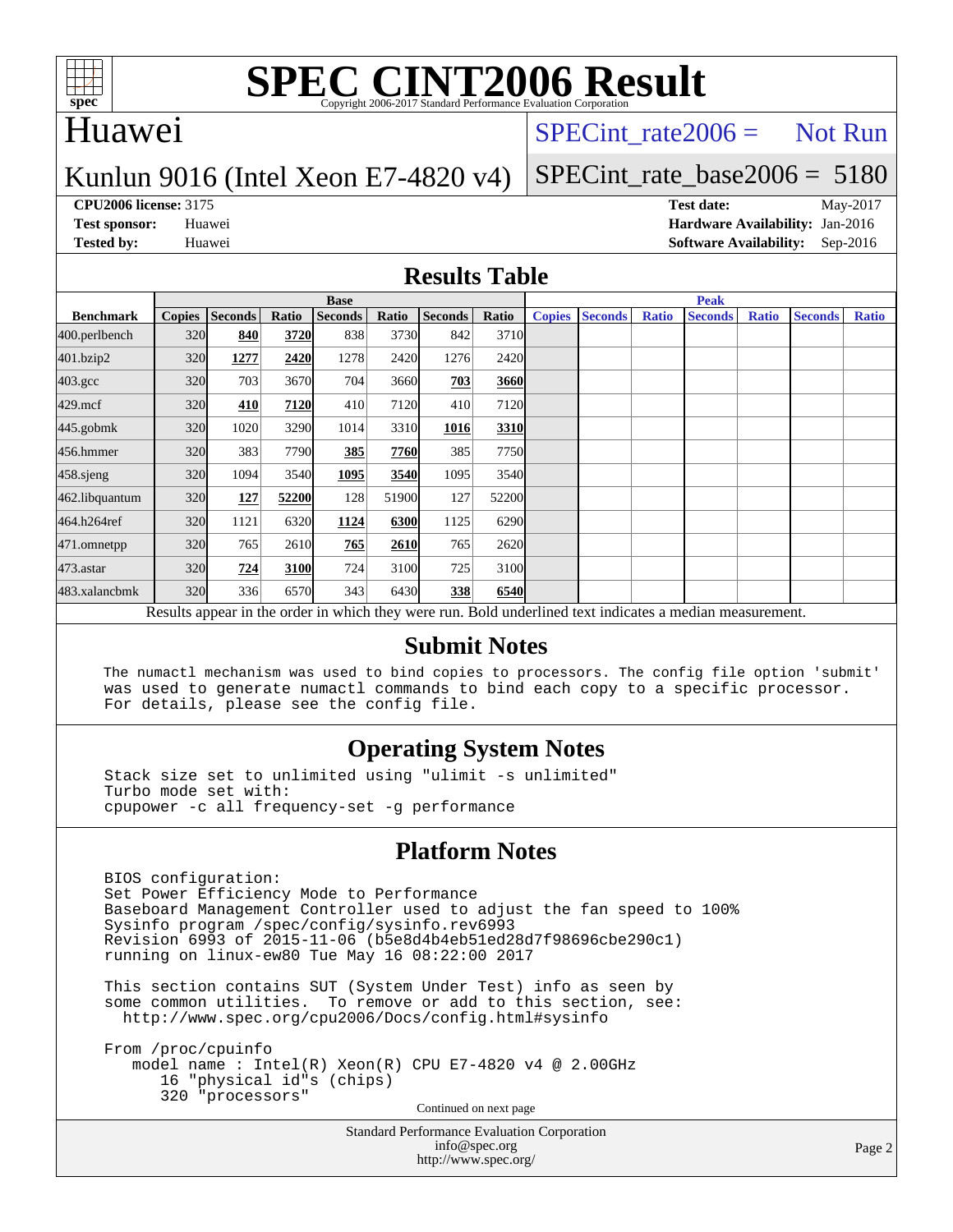

# Huawei

[SPECint\\_rate2006 =](http://www.spec.org/auto/cpu2006/Docs/result-fields.html#SPECintrate2006) Not Run

Kunlun 9016 (Intel Xeon E7-4820 v4)

[SPECint\\_rate\\_base2006 =](http://www.spec.org/auto/cpu2006/Docs/result-fields.html#SPECintratebase2006) 5180

**[CPU2006 license:](http://www.spec.org/auto/cpu2006/Docs/result-fields.html#CPU2006license)** 3175 **[Test date:](http://www.spec.org/auto/cpu2006/Docs/result-fields.html#Testdate)** May-2017 **[Test sponsor:](http://www.spec.org/auto/cpu2006/Docs/result-fields.html#Testsponsor)** Huawei **[Hardware Availability:](http://www.spec.org/auto/cpu2006/Docs/result-fields.html#HardwareAvailability)** Jan-2016 **[Tested by:](http://www.spec.org/auto/cpu2006/Docs/result-fields.html#Testedby)** Huawei **[Software Availability:](http://www.spec.org/auto/cpu2006/Docs/result-fields.html#SoftwareAvailability)** Sep-2016

### **[Platform Notes \(Continued\)](http://www.spec.org/auto/cpu2006/Docs/result-fields.html#PlatformNotes)**

| physical 4: cores 0 1 2 3 4 8 9 10 11 12<br>physical 5: cores 0 1 2 3 4 8 9 10 11 12<br>physical 6: cores 0 1 2 3 4 8 9 10 11 12<br>physical 7: cores 0 1 2 3 4 8 9 10 11 12<br>physical 8: cores 0 1 2 3 4 8 9 10 11 12     |        |
|------------------------------------------------------------------------------------------------------------------------------------------------------------------------------------------------------------------------------|--------|
| physical 9: cores 0 1 2 3 4 8 9 10 11 12<br>physical 10: cores 0 1 2 3 4 8 9 10 11 12<br>physical 11: cores 0 1 2 3 4 8 9 10 11 12<br>physical 12: cores 0 1 2 3 4 8 9 10 11 12<br>physical 13: cores 0 1 2 3 4 8 9 10 11 12 |        |
| physical 14: cores 0 1 2 3 4 8 9 10 11 12<br>physical 15: cores 0 1 2 3 4 8 9 10 11 12<br>cache size $: 25600$ KB                                                                                                            |        |
| From /proc/meminfo<br>MemTotal:<br>2117107116 kB<br>HugePages Total: 153600<br>Hugepagesize: 2048 kB                                                                                                                         |        |
| /usr/bin/lsb release -d<br>SUSE Linux Enterprise Server 12 SP1                                                                                                                                                               |        |
| From /etc/*release* /etc/*version*<br>SuSE-release:<br>SUSE Linux Enterprise Server 12 (x86_64)<br>$VERSION = 12$                                                                                                            |        |
| $PATCHLEVEL = 1$<br># This file is deprecated and will be removed in a future service pack or<br>release.                                                                                                                    |        |
| # Please check /etc/os-release for details about this release.<br>os-release:<br>NAME="SLES"<br>VERSION="12-SP1"<br>VERSION ID="12.1"                                                                                        |        |
| PRETTY_NAME="SUSE Linux Enterprise Server 12 SP1"<br>ID="sles"<br>$ANSI$ _COLOR=" $0:32$ "                                                                                                                                   |        |
| CPE_NAME="cpe:/o:suse:sles:12:sp1"                                                                                                                                                                                           |        |
| uname $-a$ :<br>Linux linux-ew80 3.12.49-11-default #1 SMP Wed Nov 11 20:52:43 UTC 2015<br>(8d714a0) x86_64 x86_64 x86_64 GNU/Linux                                                                                          |        |
| Continued on next page                                                                                                                                                                                                       |        |
| <b>Standard Performance Evaluation Corporation</b><br>info@spec.org                                                                                                                                                          | Page 3 |

<http://www.spec.org/>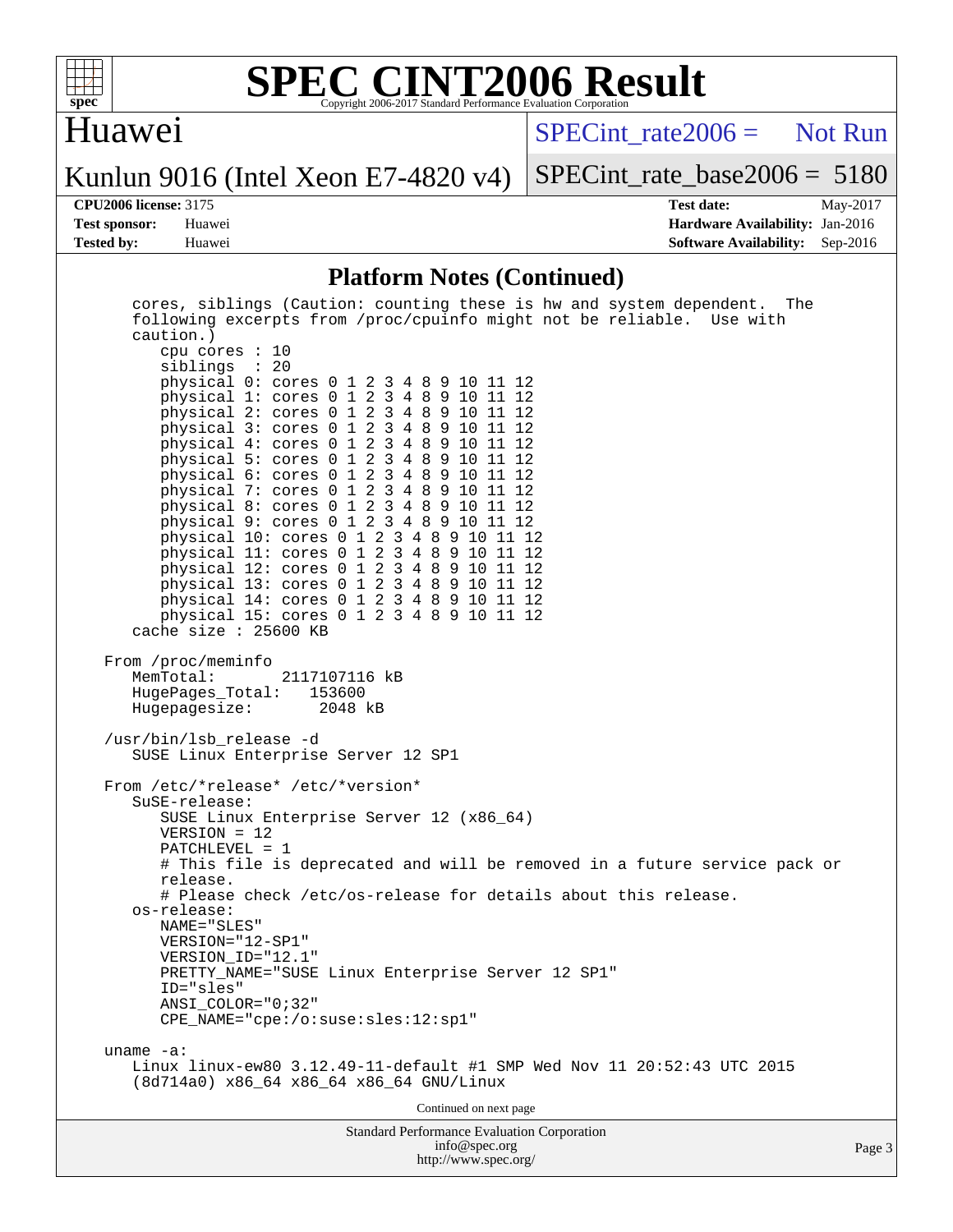

### Huawei

 $SPECint rate2006 =$  Not Run

Kunlun 9016 (Intel Xeon E7-4820 v4)

[SPECint\\_rate\\_base2006 =](http://www.spec.org/auto/cpu2006/Docs/result-fields.html#SPECintratebase2006) 5180

**[CPU2006 license:](http://www.spec.org/auto/cpu2006/Docs/result-fields.html#CPU2006license)** 3175 **[Test date:](http://www.spec.org/auto/cpu2006/Docs/result-fields.html#Testdate)** May-2017 **[Test sponsor:](http://www.spec.org/auto/cpu2006/Docs/result-fields.html#Testsponsor)** Huawei **[Hardware Availability:](http://www.spec.org/auto/cpu2006/Docs/result-fields.html#HardwareAvailability)** Jan-2016 **[Tested by:](http://www.spec.org/auto/cpu2006/Docs/result-fields.html#Testedby)** Huawei **[Software Availability:](http://www.spec.org/auto/cpu2006/Docs/result-fields.html#SoftwareAvailability)** Sep-2016

### **[Platform Notes \(Continued\)](http://www.spec.org/auto/cpu2006/Docs/result-fields.html#PlatformNotes)**

run-level 5 May 16 08:18

 SPEC is set to: /spec Filesystem Type Size Used Avail Use% Mounted on<br>
/dev/sda3 ext4 1.1T 95G 961G 9% / 95G 961G Additional information from dmidecode:

 Warning: Use caution when you interpret this section. The 'dmidecode' program reads system data which is "intended to allow hardware to be accurately determined", but the intent may not be met, as there are frequent changes to hardware, firmware, and the "DMTF SMBIOS" standard.

 BIOS American Megatrends Inc. BLXSV207 04/17/2017 Memory: 128x Micron 36ASF2G72PZ-2G1A2 16 GB 2 rank 2133 MHz, configured at 1333 MHz 256x NO DIMM NO DIMM

(End of data from sysinfo program)

### **[General Notes](http://www.spec.org/auto/cpu2006/Docs/result-fields.html#GeneralNotes)**

Environment variables set by runspec before the start of the run: LD\_LIBRARY\_PATH = "/spec/libs/32:/spec/libs/64:/spec/sh10.2"

 Binaries compiled on a system with 1x Intel Core i7-4790K CPU + 32GB RAM memory using Redhat Enterprise Linux 7.2 Transparent Huge Pages enabled by default Filesystem page cache cleared with: echo 1> /proc/sys/vm/drop\_caches runspec command invoked through numactl i.e.: numactl --interleave=all runspec <etc>

## **[Base Compiler Invocation](http://www.spec.org/auto/cpu2006/Docs/result-fields.html#BaseCompilerInvocation)**

[C benchmarks](http://www.spec.org/auto/cpu2006/Docs/result-fields.html#Cbenchmarks):

[icc -m32 -L/opt/intel/compilers\\_and\\_libraries\\_2017/linux/lib/ia32](http://www.spec.org/cpu2006/results/res2017q4/cpu2006-20170919-50137.flags.html#user_CCbase_intel_icc_c29f3ff5a7ed067b11e4ec10a03f03ae)

[C++ benchmarks:](http://www.spec.org/auto/cpu2006/Docs/result-fields.html#CXXbenchmarks)

[icpc -m32 -L/opt/intel/compilers\\_and\\_libraries\\_2017/linux/lib/ia32](http://www.spec.org/cpu2006/results/res2017q4/cpu2006-20170919-50137.flags.html#user_CXXbase_intel_icpc_8c35c7808b62dab9ae41a1aa06361b6b)

## **[Base Portability Flags](http://www.spec.org/auto/cpu2006/Docs/result-fields.html#BasePortabilityFlags)**

 400.perlbench: [-D\\_FILE\\_OFFSET\\_BITS=64](http://www.spec.org/cpu2006/results/res2017q4/cpu2006-20170919-50137.flags.html#user_basePORTABILITY400_perlbench_file_offset_bits_64_438cf9856305ebd76870a2c6dc2689ab) [-DSPEC\\_CPU\\_LINUX\\_IA32](http://www.spec.org/cpu2006/results/res2017q4/cpu2006-20170919-50137.flags.html#b400.perlbench_baseCPORTABILITY_DSPEC_CPU_LINUX_IA32) 401.bzip2: [-D\\_FILE\\_OFFSET\\_BITS=64](http://www.spec.org/cpu2006/results/res2017q4/cpu2006-20170919-50137.flags.html#user_basePORTABILITY401_bzip2_file_offset_bits_64_438cf9856305ebd76870a2c6dc2689ab) 403.gcc: [-D\\_FILE\\_OFFSET\\_BITS=64](http://www.spec.org/cpu2006/results/res2017q4/cpu2006-20170919-50137.flags.html#user_basePORTABILITY403_gcc_file_offset_bits_64_438cf9856305ebd76870a2c6dc2689ab) 429.mcf: [-D\\_FILE\\_OFFSET\\_BITS=64](http://www.spec.org/cpu2006/results/res2017q4/cpu2006-20170919-50137.flags.html#user_basePORTABILITY429_mcf_file_offset_bits_64_438cf9856305ebd76870a2c6dc2689ab)

Continued on next page

Standard Performance Evaluation Corporation [info@spec.org](mailto:info@spec.org) <http://www.spec.org/>

Page 4